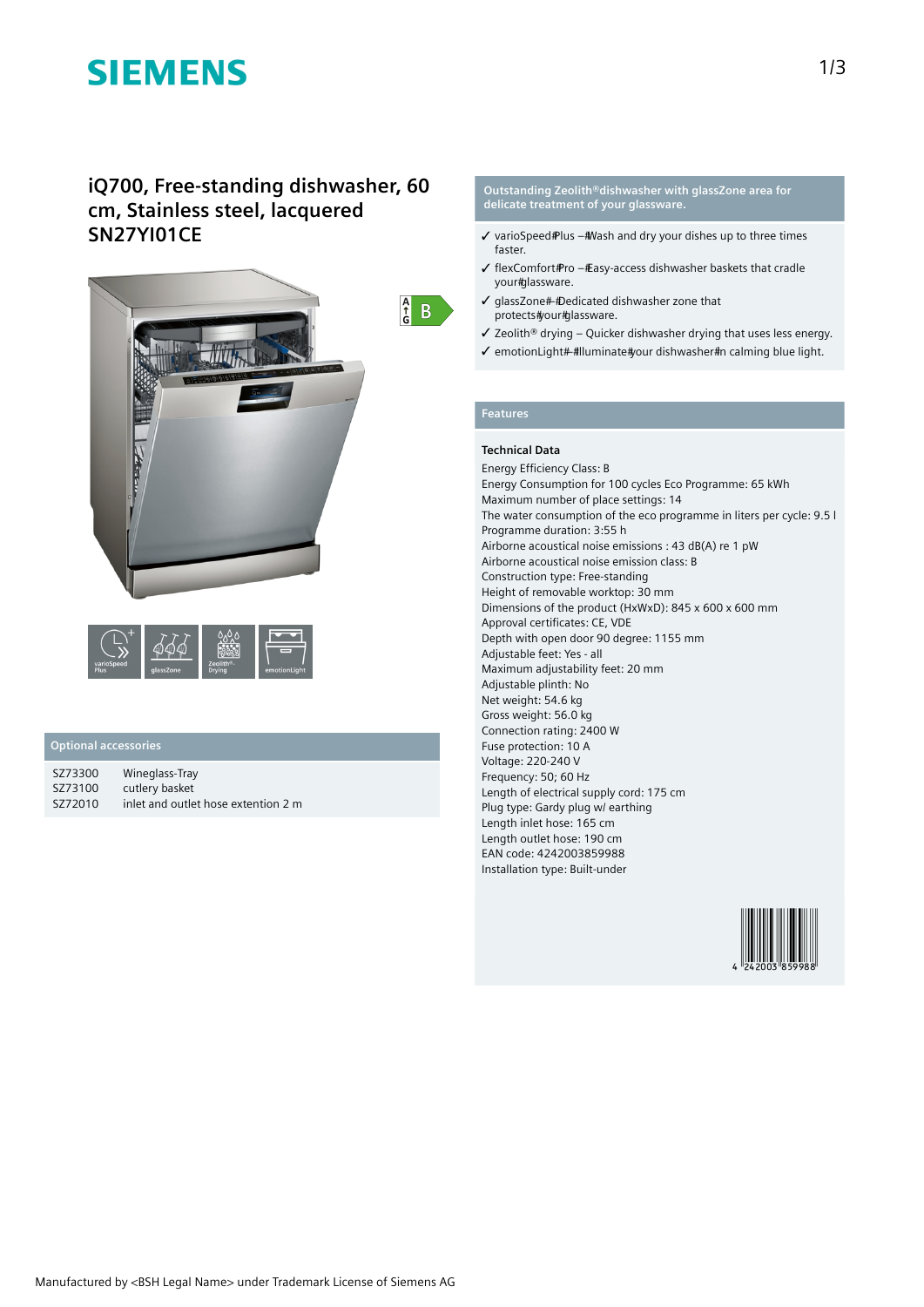# **SIEMENS**

# **iQ700, Free-standing dishwasher, 60 cm, Stainless steel, lacquered SN27YI01CE**

## **Features**

#### **New for 2021**

#### **Performance**

●

- Energy Efficiency Class<sup>1</sup>: B
- Energy<sup>2</sup> / Water<sup>3</sup>:##65 kWh / 9.5 litres
- Capacity: 14 place settings
- Programme duration⁴: 3:55 (h:min)
- Noise level:##3 dB(A) re 1 pW
- Noise Efficiency Class: #B
- Noise level (silence programme): 41 dB(A) re 1 pW

#### **Programmes/functions**

- 8 programmes: Eco 50 °C, Auto 45-65 °C, Intensive 70 °C, Speed 60°, Speed 45 °C, brilliantShine 40 °C, Silence 50 °C, Favourite
- Default favourite programme: Pre-Rinse
- 5 special options: Remote Start, Shine & Dry, IntensiveZone, Hygiene Plus, Speed on Demand - varioSpeed Plus
- ● Machine Care
- Silence on Demand (via app)

### **Flexible design elements**

- flexComfort Pro baskets basket system with blue coloured touchpoints
- varioDrawer loading of cutlery on 3rd level
- easyGlide wheels on upper basket
- Low friction wheels on bottom basket and 3rd loading level
- Anti-slip protection strips in upper basket
- Rack Stopper to prevent derailing of bottom basket
- 3 stage rackMatic height-adjustable top basket
- 6 foldable plate racks in top basket
- 8 foldable plate racks in bottom basket
- Upper rack cup shelf
- Lower rack cup shelf
- Glass rack in bottom basket

# **Innovations and technology**

- Home Connect ready
- Zeolith energy efficient drying
- glassZone
- ●
- autoOpen dry and Heat Exchanger
- dosageAssist detergent dispenser
- iQDrive motor
- Automatic detergent-aware system
- Aqua and loading sensor
- AquaMix Glass protection system

#### **Design features**

- TFT display with high-definition colour
- Black touch control operation
- Interior blue emotionLight
- Real-time clock
- Time delay (3, 6 or 24 hours)
- aquaStop®: Siemens home appliances' warranty in case of water damage – throughout the lifetime of the appliance.\*
- Self-cleaning filter system with 3 piece corrugated filter
- Stainless steel interior
- Dimensions (HxWxD): 84.5 x 60 x 60cm
- *\* Please find warranty terms under https://www.siemens-home.bsh-*
- *group.com/uk/customer-service/warranty/additional-warranties*
- *¹ Scale of Energy Efficiency Classes from A to G*
- *² Energy consumption in kWh per 100 cycles (in programme Eco 50 °C) ³ Water consumption in litres per cycle (in programme Eco 50 °C)*
- *⁴ Duration of programme Eco 50 °C*